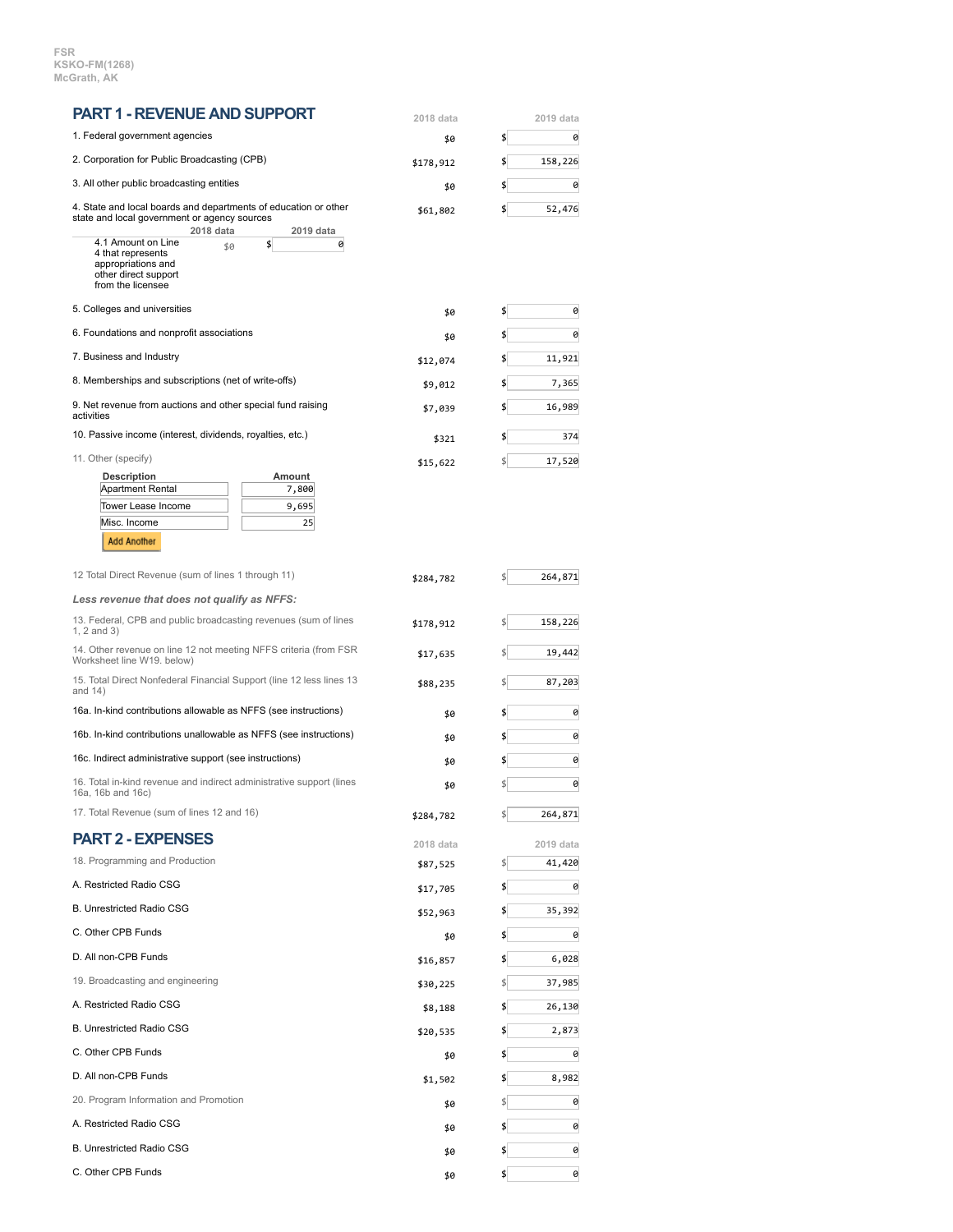| D. All non-CPB Funds                                                                                                                                                                                                                                                                                                                                          | \$0       | \$<br>0       |
|---------------------------------------------------------------------------------------------------------------------------------------------------------------------------------------------------------------------------------------------------------------------------------------------------------------------------------------------------------------|-----------|---------------|
| 21. Management and General                                                                                                                                                                                                                                                                                                                                    | \$123,795 | 135,508<br>\$ |
| A. Restricted Radio CSG                                                                                                                                                                                                                                                                                                                                       | \$7,588   | \$<br>19,020  |
| <b>B. Unrestricted Radio CSG</b>                                                                                                                                                                                                                                                                                                                              | \$65,922  | \$<br>74,761  |
| C. Other CPB Funds                                                                                                                                                                                                                                                                                                                                            | \$0       | \$<br>0       |
| D. All non-CPB Funds                                                                                                                                                                                                                                                                                                                                          | \$50,285  | \$<br>41,727  |
| 22. Fund Raising and Membership Development                                                                                                                                                                                                                                                                                                                   | \$23,623  | 5,925         |
| A. Restricted Radio CSG                                                                                                                                                                                                                                                                                                                                       | \$0       | \$<br>0       |
| <b>B. Unrestricted Radio CSG</b>                                                                                                                                                                                                                                                                                                                              | \$0       | \$<br>150     |
| C. Other CPB Funds                                                                                                                                                                                                                                                                                                                                            | \$0       | \$<br>0       |
| D. All non-CPB Funds                                                                                                                                                                                                                                                                                                                                          | \$23,623  | \$<br>5,775   |
| 23. Underwriting and Grant Solicitation                                                                                                                                                                                                                                                                                                                       | \$0       | 0<br>\$       |
| A. Restricted Radio CSG                                                                                                                                                                                                                                                                                                                                       | \$0       | 0<br>\$       |
| <b>B. Unrestricted Radio CSG</b>                                                                                                                                                                                                                                                                                                                              | \$0       | \$<br>0       |
| C. Other CPB Funds                                                                                                                                                                                                                                                                                                                                            | \$0       | \$<br>0       |
| D. All non-CPB Funds                                                                                                                                                                                                                                                                                                                                          | \$0       | \$<br>0       |
| 24. Depreciation and Amortization (if not allocated above - see<br>instructions)                                                                                                                                                                                                                                                                              | \$18,657  | 18,657        |
| A. Restricted Radio CSG                                                                                                                                                                                                                                                                                                                                       | \$0       | \$<br>0       |
| B. Unrestricted Radio CSG                                                                                                                                                                                                                                                                                                                                     | \$9,329   | \$<br>18,657  |
| C. Other CPB Funds                                                                                                                                                                                                                                                                                                                                            | \$0       | \$<br>0       |
| D. All non-CPB Funds                                                                                                                                                                                                                                                                                                                                          | \$9,328   | \$<br>0       |
| 25. Total Operating Expenses (sum of lines 18 through 24)                                                                                                                                                                                                                                                                                                     | \$283,825 | 239,495<br>\$ |
| A. Total Restricted Radio CSG (sum of Lines 18.A, 19.A, 20.A,<br>21.A, 22.A, 23.A, 24.A)                                                                                                                                                                                                                                                                      | \$33,481  | 45,150        |
| B. Total Unrestricted Radio CSG (sum of Lines 18.B, 19.B, 20.B,<br>21.B, 22.B, 23.B, 24.B)                                                                                                                                                                                                                                                                    | \$148,749 | 131,833       |
| C. Total Other CPB Funds (sum of Lines 18.C, 19.C, 20.C, 21.C,<br>22.C, 23.C, 24.C)                                                                                                                                                                                                                                                                           | \$0       | 0             |
| D. Total All non-CPB Funds (sum of Lines 18.D, 19.D, 20.D, 21.D,<br>22.D, 23.D, 24.D)                                                                                                                                                                                                                                                                         | \$101,595 | 62,512        |
| <b>Additional Information</b>                                                                                                                                                                                                                                                                                                                                 |           |               |
| 26a. Land and Buildings                                                                                                                                                                                                                                                                                                                                       | \$0       | \$<br>0       |
| 26b. Equipment                                                                                                                                                                                                                                                                                                                                                | \$0       | \$<br>0       |
| 26c. All Other                                                                                                                                                                                                                                                                                                                                                | \$0       | 0<br>\$       |
| 26. Cost of Capital Assets Purchased or Donated                                                                                                                                                                                                                                                                                                               | \$0       | \$<br>0       |
| <b>PART 3 - NFFS EXCLUSION WORKSHEET</b>                                                                                                                                                                                                                                                                                                                      | 2018 data | 2019 data     |
| Use the following worksheet to report revenue not<br>meeting the criteria for inclusion as NFFS. Unless<br>revenue meets the specific criteria defined in the<br>Communications Act of 1934, as amended, it must be<br>excluded from NFFS. This Worksheet is used to report<br>revenue that must be excluded from the total amount<br>shown on line 12 above. |           |               |
| List revenue from for-profit corporations or individuals<br>included in Part I - Total Direct Revenue (line 12), above,<br>that is for the sale of goods and services as specified<br>below:                                                                                                                                                                  |           |               |
| W1. Production, taping, or other broadcast related activities                                                                                                                                                                                                                                                                                                 | \$0       | \$<br>0       |
| W2. Telecasting production / teleconferencing                                                                                                                                                                                                                                                                                                                 | \$0       | \$<br>0       |
| W3. Foreign rights                                                                                                                                                                                                                                                                                                                                            | \$0       | \$<br>0       |
| W4. Rentals of membership lists                                                                                                                                                                                                                                                                                                                               | \$0       | \$<br>0       |
| W5. Rentals of studio space, equipment, tower, parking space                                                                                                                                                                                                                                                                                                  | \$15,220  | 17,495<br>\$  |
| W6. Leasing of SCA, VBI, ITFS channels                                                                                                                                                                                                                                                                                                                        | \$0       | \$<br>0       |
| W7. Sale of programs or program rights for public performance                                                                                                                                                                                                                                                                                                 | \$0       | \$<br>0       |
| W8. Sale or rental of program transcripts or recording for other                                                                                                                                                                                                                                                                                              | \$0       | \$<br>0       |